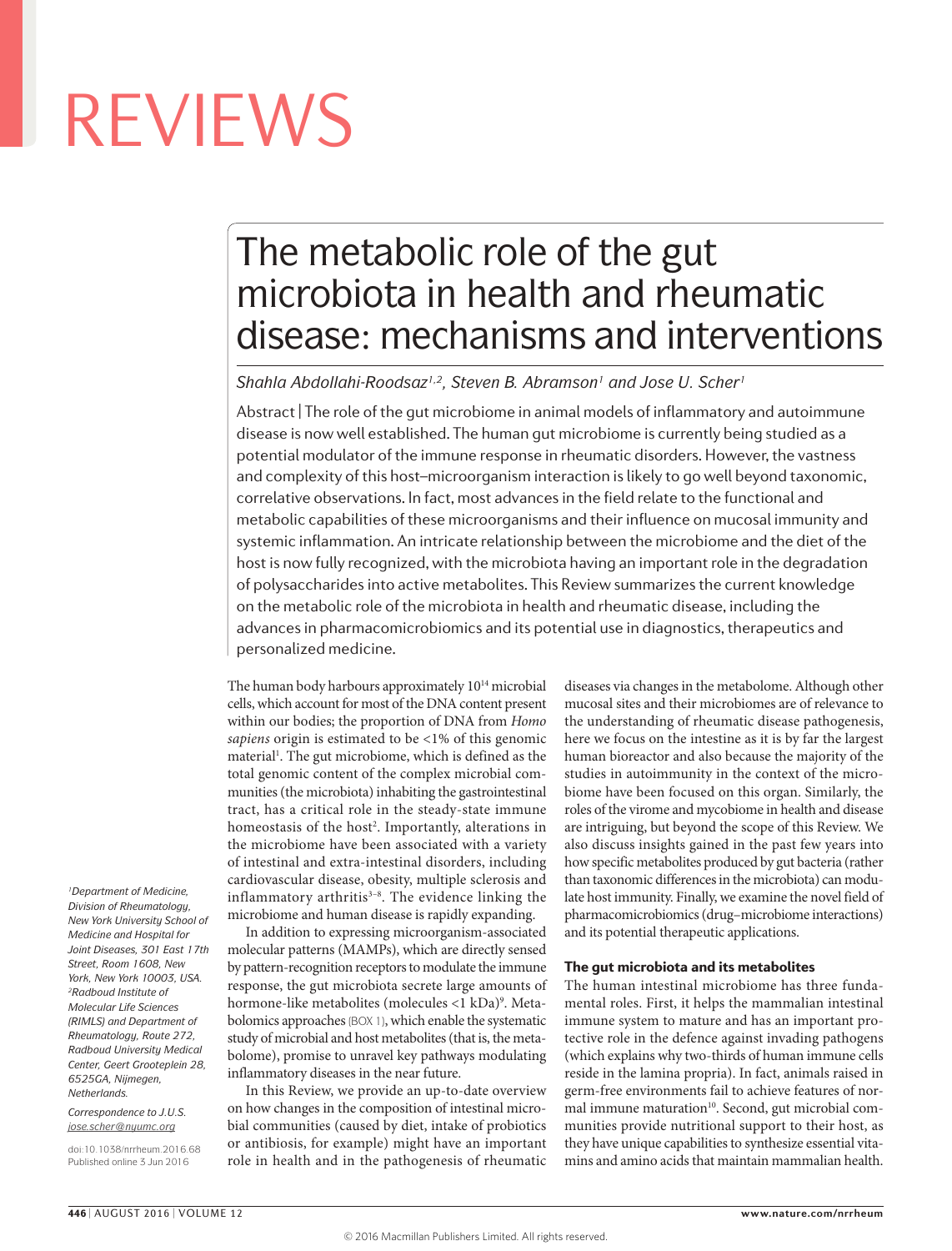#### **Key points**

- Emerging data implicate the human microbiome in the pathogenesis of inflammatory arthritides
- Mucosal sites exposed to high load of bacterial antigens (i.e. gut) may represent the initial site of tolerance break in rheumatoid arthritis, psoriatic arthritis and related diseases
- Microbial and dietary metabolites (e.g. SCFAs and MCFAs) have immunomodulatory properties that could be exploited for the treatment of rheumatic disorders
- Pharmacomicrobiomics is a novel field of research that investigates the effect of variations within the human microbiome on drugs and could facilitate precision medicine in cancer and autoimmunity

Last, the intestinal microbiota has a vital metabolic function, as exemplified by its unique enzymatic capability of degrading complex polysaccharides derived from the diet. While our gut commensals extract nutrients from food we ingest to guarantee their survival, they concomitantly generate by-products that ultimately maintain local gut homeostasis and prevent systemic inflammatory responses.

These metabolites of the gut microbiota can be grouped into several major categories according to their biological functions. These include short-chain and medium-chain fatty acids (SCFAs and MCFAs, respectively) produced by fermentation of dietary fibres and carbohydrates; secondary bile acids converted from primary bile acids; metabolites generated from meatderived choline and L-carnitine; and other lipids including conjugated fatty acids and cholesterol (reviewed previously11). In addition, the gut microbiota contributes to the production of vitamins K and B12, and folate<sup>12</sup>, as well as to the production of indole derivatives (for example, γ-aminobutyric acid), which affect the levels of brainderived neurotropic factor in the central nervous system<sup>13</sup>.

Multiple lines of investigation indicate that the gut microbial metabolome profoundly affects normal physiology and disease (FIG. 1). In rheumatic diseases, this influence can either be direct, through interference with

#### Box 1 | **Approaches to metabolomics**

Metabolomics studies either use an untargeted approach to comprehensively profile all metabolites present in a sample, and potentially discover previously uncharacterized metabolites, or use a targeted approach to accurately quantify a pre-defined subset of metabolites. Metabolomic phenotyping relies on either nuclear magnetic resonance (NMR) spectroscopy or mass spectrometry, usually in combination with liquid or gas chromatography<sup>121,122</sup>. Mass spectrometry is generally more sensitive than NMR, enabling detection of metabolites with very low concentrations. NMR is more expensive than mass spectrometry and requires larger sample volumes, but enables fast detection of polar metabolites and is nondestructive to the sample<sup>121,122</sup>. NMR or mass spectrometry spectra enter a workflow involving peak detection and deconvolution, and compound quantification and identification, followed by complex statistical analyses and comparisons with exhaustive databases of metabolites and metabolic pathways. Furthermore, web-based libraries of predefined metabolite sets covering various pathways, disease states and biocompartments can be used to identify patterns of metabolite changes in a biologically meaningful context<sup>123</sup>. Advances in analytical modalities and data analysis in metabolomics promise to have a great effect on the development of personalized approaches to disease diagnosis and treatment, and on drug discovery and development by the pharmaceutical industry<sup>122,124</sup>.

the biology of dendritic cells, macrophages and T cells, or indirect, through modulation of energy metabolism and induction of obesity, a risk factor for rheumatoid arthritis (RA), psoriatic arthritis (PsA) and osteoarthritis<sup>14-16</sup>. Alterations in dietary habits and/or manipulation of the intestinal microbial communities could indirectly alter the downstream production and concentration of a variety of metabolites, which, in turn, could exert local and systemic immune-modulating effects.

#### *SCFAs and MCFAs*

The role of SCFAs (for example, acetate, butyrate and propionate) has been studied in inflammation and immune-mediated diseases. SCFAs act via two principal mechanisms: by signalling through G protein-coupled receptors (GPCRs) (for example, GPR43, GPR41 and GPR109A), and by inhibiting histone deacetylases (HDACs) and thus permitting gene transcription $17$ . Studies in mice show that altering the composition of the intestinal microbiota with antibiotics at birth (that is, within a critical developmental window) has long-lasting metabolic consequences<sup>18</sup>. These consequences include reduced bone mineral density and increased body fat mass18, which are linked to the metabolic syndrome. The effects of the gut microbiota on the harvest of energy from the diet (that is, absorption of SCFAs acetate and propionate and thus caloric extraction from the diet) and on host adiposity are mediated by GPR41 (REF. 19). In this context, GPR41-deficient mice extract fewer calories from the diet and excrete more acetate and propionate<sup>19</sup>.

Acetate, produced by fermentation of fructose by Bifidobacteria, protects mice from lethal intestinal infections and stimulates the colonic epithelium to improve epithelial integrity<sup>20</sup>. Butyrate is also a direct substrate used by the colonic epithelium to provide energy<sup>21</sup>. The expression of GPR43 and GPR109A receptors in non-haematopoietic, probably colonic epithelial cells is required for the protective effects of SCFAs against colitis in mice. These protective effects are mediated by activation of the NLRP3 inflammasome and caspase-1, which promotes production of mature IL-18 (REF. 22). These observations are of potential clinical relevance, as SCFA-producing probiotics or even metabolites that activate GPR43 could possibly be delivered to the colon to exert their immunoprotective effects.

Importantly, butyrate induces the differentiation of regulatory T (T<sub>reg</sub>) cells *in vitro* and in the colonic lamina propria *in vivo*, and ameliorates the development of colitis induced by adoptive transfer of CD4<sup>+</sup> CD45RBhi T cells in immunocompromised mice<sup>23-25</sup>. Induction of  $T_{REG}$ cell differentiation occurs via signalling through GPR43 expressed by  $T_{RFG}$  cells and through increased acetylation of histone H3 at the *Foxp3* locus<sup>23-25</sup>. Propionate also induces  $T_{REC}$  cells to some extent. However, whether acetate, which does not inhibit HDACs, has a similar effect on  $T_{REG}$  cell differentiation remains controversial<sup>23-25</sup>.

GPR43-deficient mice have exacerbated colitis, which indicates a critical role for this receptor in regulating inflammation<sup>26</sup>. GPR43-deficient animals, similar to germ-free wild-type mice, have exacerbated arthritis induced by transfer of arthritogenic serum derived from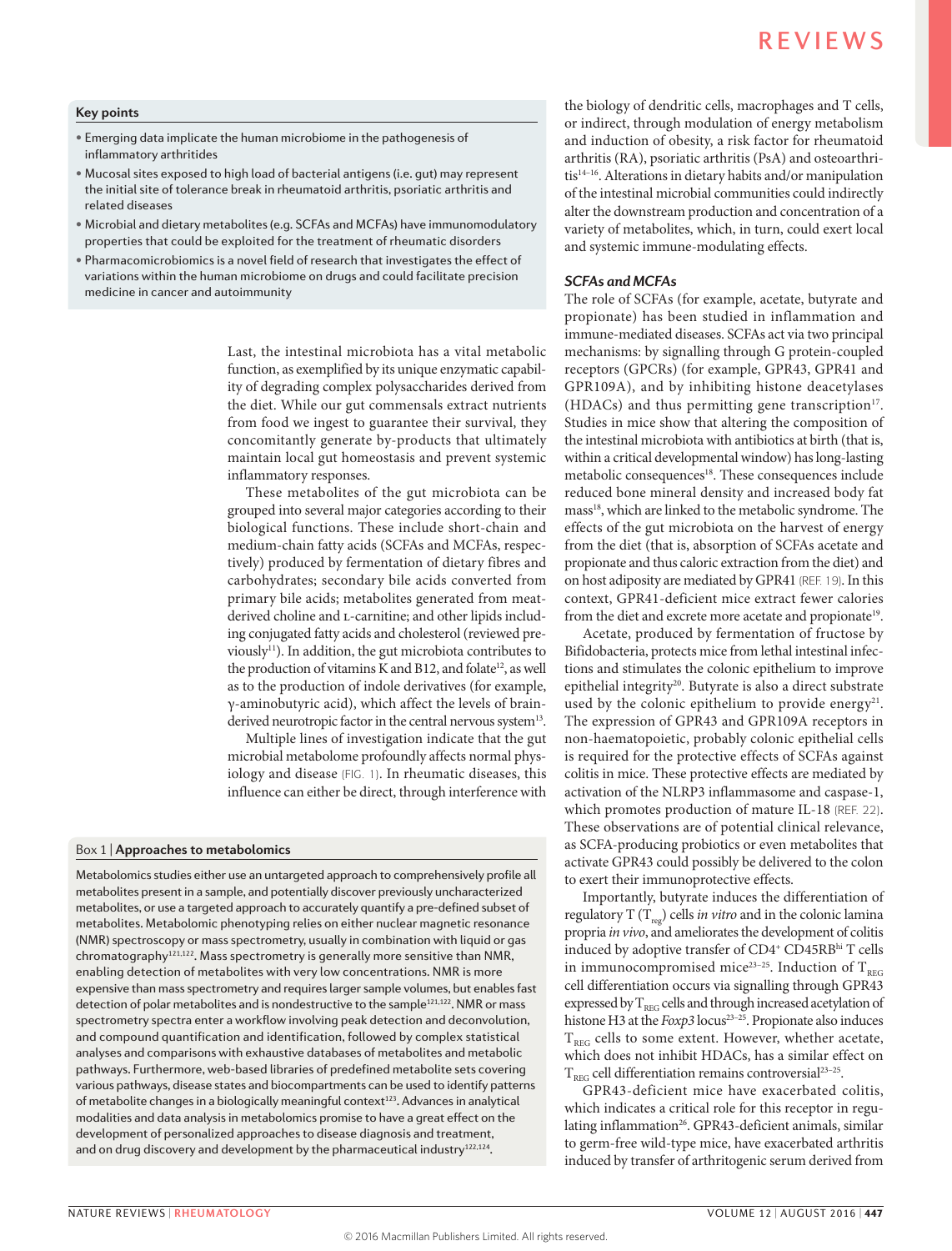

**Nature Reviews** | **Rheumatology** various G protein-coupled receptors (GPCRs) to inhibit histone deacetylases (HDACs) and alter the biology of Figure 1 | **Immune and disease-modulating capabilities of intestinal microbial metabolites and probiotics.**  The intestinal microbiota converts dietary fibres into short-chain and medium-chain fatty acids (SCFAs and MCFAs), primary bile acids into secondary bile acids, and choline derivates into trimethylamine (TMA). SCFAs act through regulatory T ( $T_{\text{rec}}$ ) cells and dendritic cells or to activate the inflammasome. Secondary bile acids activate the transmembrane GPCR TGR5 and the farnesoid X receptor (FXR), inducing the T3 thyroid hormone and fibroblast growth factor 19 (FGF19), respectively. These pathways and end products modulate a variety of inflammatory, metabolic and autoimmune diseases. Probiotics support the host's immune system, enhance intestinal barrier function and limit enteric pathogens. The dark blue colour boxes highlight rheumatic diseases that might be affected by the intestinal microbiota. These diseases include gout, psoriatic arthritis (PsA), rheumatoid arthritis (RA) and osteoarthritis (OA). NASH, nonalcoholic steatohepatitis; PPARγ, peroxisome proliferator-activated receptor γ; SRA-1, scavenger receptor A-1; TMAO, TMA N-oxide.

K/BxN mice. The K/BxN serum-transfer arthritis can be partly inhibited by oral administration of acetate<sup>26</sup>. The observation of exacerbated serum-transferred arthritis in germ-free mice is clearly distinct from findings in T-cellmediated mouse models of arthritis, in which germ-free mice are protected<sup>3,5</sup>. In contrast to mice with K/BxN serum-transferred arthritis, however, GPR43-deficient mice have reduced severity of gouty arthritis induced by intra-articular injection of monosodium urate (MSU) crystals, owing to microbiota-dependent acetateinduced inflammasome activation and IL-1β production<sup>27</sup>. Intriguingly, butyrate specifically inhibited class I HDACs and decreased production of IL-1β, IL-6 and IL-8 induced by MSU crystals and palmitic acid in peripheral blood mononuclear cells from healthy donors and patients with gout<sup>28</sup>. Taken together, these data

provide compelling evidence for an arthroprotective role of SCFAs. Our and other research groups are currently investigating the effects of various SCFA formulations on the amelioration of inflammatory arthritis and skin disease in animal models.

The dietary sources, microbial degradation pathways and mechanistic effects of MCFAs remain insufficiently studied. MCFAs have known antibacterial properties and seem to activate peroxisome proliferator-activated receptor  $\gamma$  (PPAR $\gamma$ )<sup>29</sup>, which ameliorates colitis in animal models<sup>30</sup> and human Crohn disease<sup>31</sup>. The relevance of MCFAs in rheumatic disease remains to be elucidated, although our and other research groups have observed decreased levels of MCFAs in the intestinal lumen of patients with psoriasis<sup>32</sup> and inflammatory bowel disease (IBD)<sup>33</sup>, and *HLA-B27* transgenic rats<sup>34</sup>.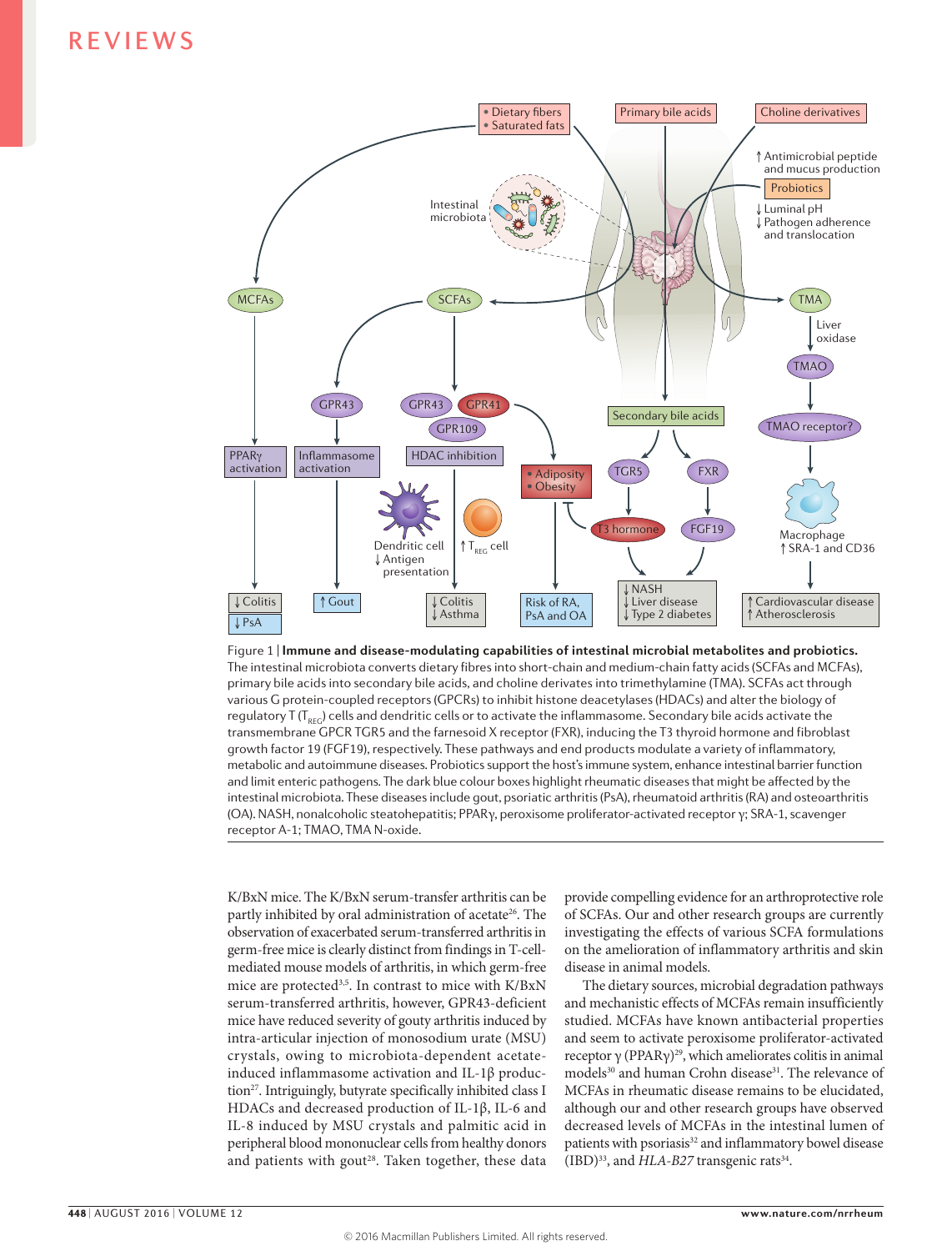#### *Bile acid metabolites*

The key role of bile acids in liver injury and regeneration, diabetes and other metabolic diseases is increasingly being appreciated<sup>35</sup>. Bile acids exert their effects through two main receptors: farnesoid X receptor (FXR) and the transmembrane GPCR TGR5. In the liver and intestine, FXR controls several important metabolic pathways and activation of this receptor results in reduction of bile acid synthesis, lipogenesis and gluconeogenesis, while hepatocyte regeneration is enhanced<sup>36</sup>. Fxr-deficient mice spontaneously develop hepatocellular carcinoma and other degenerative features in the liver<sup>37</sup>. Many important actions of FXR are mediated through the enterokine fibroblast growth factor 19 (FGF19), which signals through FGF receptor 4 on hepatocytes<sup>38</sup>. TGR5 signalling in skeletal muscle and brown adipose tissue regulates metabolism and energy homeostasis via activation of cAMP-dependent iodothyronine deiodinase 2, which converts the thyroid hormone T4 to the active thyroid hormone T3 intracellularly, thereby decreasing blood glucose levels and increasing energy expenditure<sup>39</sup>. In Kupffer cells and macrophages, TGR5 activation inhibits lipopolysaccharide-induced cytokine production<sup>40</sup>. Not surprisingly, agonists of bile acid receptors — particularly FXR — are currently being tested as drug candidates for the treatment of nonalcoholic steatohepatitis (NASH) and hypercholesterolaemia<sup>41</sup>.

Primary bile acids entering the intestinal lumen undergo deconjugation, dehydroxylation, epimerization, and oxidation by bacterial enzymes such as 7α-dehydroxylase<sup>35</sup>. These modifications affect the solubility of bile acids as well as their binding affinity to FXR and thus affect the metabolic pathways discussed above<sup>35</sup>. Therefore, the modulation of the gut microbiota could be a strategy for personalized management of NASH<sup>42,43</sup>. The microbiota of humans with obesity contains a decreased proportion of Bacteroidetes compared with that of lean individuals<sup>44</sup>. In addition, the severity of NASH is associated with a specific pattern of gut microbial dysbiosis<sup>45</sup>. These perturbations in the gut microbiota affect bile acid metabolism, for instance by altering intestinal 7α-dehydroxylating bacteria35. This pattern of dysbiosis could lead to Toll-like receptor 4 activation and low-grade hepatic inflammation and the metabolic syndrome<sup>46-49</sup>. Given that adiposity, obesity and the metabolic syndrome are risk factors for some rheumatic diseases, bile acid metabolism by the gut microbiota is likely to represent a relevant pathway. However, research in this area is still awaited.

#### *Choline and l‑carnitine metabolites*

The gut microbiota converts dietary choline and L-carnitine to trimethylamine (TMA), which is further metabolized by the flavine monooxygenase system in the liver to produce the toxic metabolite TMA-N-oxide (TMAO)<sup>50,51</sup>. Choline metabolites generated by the gut microbiota are associated with NASH and cardiovascular disease<sup>50-53</sup>. Plasma levels of TMAO are correlated with an increased risk of major adverse cardiovascular events in humans<sup>54</sup>. Mechanistically, dietary choline and TMAO upregulate the expression of scavenger receptors CD36 and SRA-1

on macrophages to promote foam cell formation, and also reduce macrophage reverse cholesterol transport<sup>51,53</sup>. These observations suggest a potential causative relationship between choline metabolites generated by the microbiota and the pathogenesis of atherosclerosis and cardiovascular disease. This may be relevant in light of the increased risk of cardiovascular disease in patients with rheumatoid arthritis. However, no data on TMAO levels in patients with rheumatic diseases is available yet.

#### Metabolic modulation by microbiota *Diet*

The notion that certain dietary habits could prevent or ameliorate rheumatic diseases is an ancient one. Fermented fish oil, for example, is considered to be the civilized world's first health elixir<sup>55</sup>. Roman soldiers are also said to refuse to march without their daily ration of *garum* (which was made of cod liver oil). Multiple epidemiological studies have interrogated the therapeutic properties of a variety of diets and their potential effects on inflammatory arthritis<sup>56–59</sup>. The majority of these studies have been focused on RA (TABLE 1). Diet could affect RA and other inflammatory diseases by altering the composition of the microbiome and the downstream production of immune-modulating metabolites.

The Mediterranean diet consists of high amounts of fruit, vegetables, whole grains, fish and olive oil, low amounts of red meat and moderate amounts of alcohol. Multiple randomized controlled trials (RCTs) have shown a Mediterranean diet intervention has beneficial effects on inflammation and physical function among patients with existing RA when compared with a Western diet<sup>60,61</sup>. However, a prospective analysis that used data from the Nurses' Health Study showed no significant association of a Mediterranean diet with the risk of incident RA in women<sup>62</sup>. Curiously, modest associations were observed between increased legume intake and higher risk of developing RA, and between long-term moderate alcohol drinking and reduced risk of developing RA<sup>63</sup>. Beneficial effects were also found to be associated with an increased fatty acid intake but were not associated with the levels of plasma antioxidants<sup>64</sup>. The plasma levels of vitamin C, retinol and uric acid (all reportedly antioxidants enriched in Mediterranean diets), however, were inversely correlated with RA disease activity<sup>65</sup>. Noticeably, vegetarian and Mediterranean diets have been linked to increased production of health-promoting SCFAs<sup>66,67</sup> which, as discussed, prevent the activation of effector T cells and the occurrence of undesirable local and systemic inflammatory responses<sup>23-25</sup>. Whether or not the benefits of Mediterranean-type diets in RA can be explained by alterations in gut microbiota, leading to a SCFA-driven immune-modulation, remains to be elucidated<sup>67</sup>.

In a population-based study in Sweden, intake of oily fish was associated with a modestly decreased risk of developing RA68. Similar population-based studies also supported the hypothesis that oil-derived omega fatty acids could help prevent RA<sup>69,70</sup>. A dose-response meta-analysis, for instance, showed a non-statistically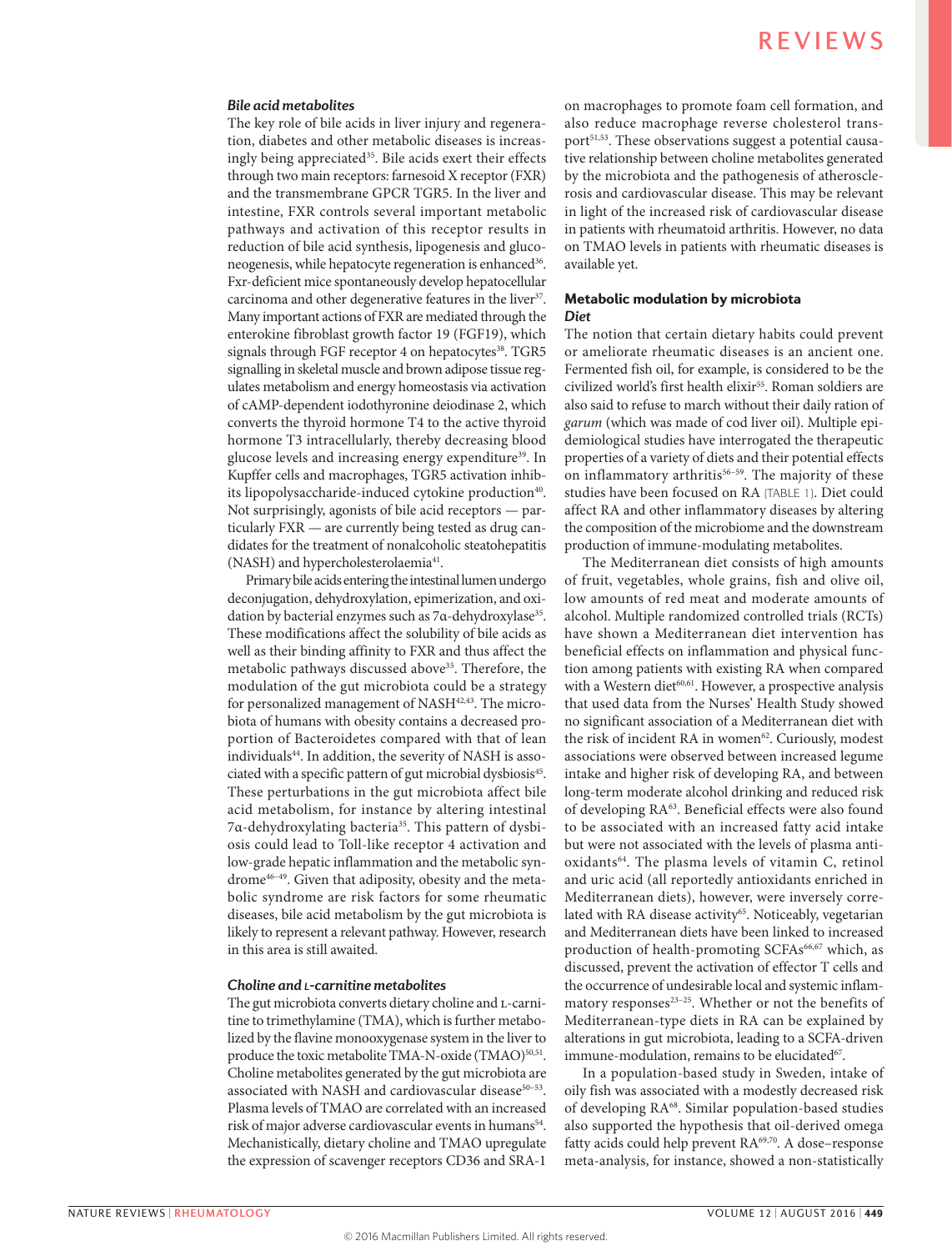| Table 1   Dietary studies in rheumatoid arthritis and psoriatic arthritis |  |
|---------------------------------------------------------------------------|--|
|---------------------------------------------------------------------------|--|

| <b>Disease</b> | Study design                   | <b>Dietary</b><br>intervention         | Outcome                                                                                                              | <b>Refs</b> |
|----------------|--------------------------------|----------------------------------------|----------------------------------------------------------------------------------------------------------------------|-------------|
| <b>RA</b>      | Population-based               | Oily fish<br>consumption               | Modest decrease in RA<br>incidence                                                                                   | 68          |
| <b>RA</b>      | Dose-response<br>meta-analysis | Fish<br>consumption                    | Non-statistically significant<br>inverse association between<br>fish consumption and RA                              | 57          |
| <b>RA</b>      | Population-based               | Alcohol<br>consumption                 | Moderate consumption was<br>inversely correlated with RA<br>incidence                                                | 58          |
| <b>RA</b>      | Dose-response<br>meta-analysis | Alcohol<br>consumption                 | Low to moderate<br>consumption was inversely<br>correlated with RA incidence                                         | 59          |
| <b>RA</b>      | Prospective                    | Alcohol<br>consumption                 | Moderate consumption was<br>inversely correlated with RA<br>incidence in women                                       | 64          |
| <b>RA</b>      | Prospective                    | Mediterranean<br>diet                  | No effect on RA incidence                                                                                            | 63          |
| <b>RA</b>      | <b>RCT</b>                     | Mediterranean<br>diet                  | Functional improvement and<br>decreased disease activity                                                             | 62          |
| <b>RA</b>      | <b>RCT</b>                     | Mediterranean<br>diet                  | Decreased disease activity                                                                                           | 61          |
| PsA            | Prospective                    | Weight loss<br>(Mediterranean<br>diet) | ≥5% of weight loss predicted<br>achievement of minimal<br>disease activity in patients<br>treated with TNF inhibitor | 60          |

PsA, psoriatic arthritis; RA, rheumatoid arthritis; RCT, randomized controlled trial.

significant inverse association between fish consumption and RA<sup>56</sup>. Other studies have also shown fish oil has beneficial effects in patients with RA, both in established disease<sup>71</sup> and as an adjuvant intervention to triple-DMARD therapy in early RA<sup>72</sup>. The inverse association between fish consumption and RA has been mainly attributed to the abundance of long-chain n-3 polyunsaturated fatty acids (PUFAs) in fish<sup>73</sup>. Indeed, two members of the n-3 PUFA family, eicosapentaenoic acid (EPA) and docosahexaenoic acid (DHA), are metabolized to competitive inhibitors of n-6 PUFAs (precursors of prostaglandins and leukotrienes) and suppress the production of inflammatory cytokines<sup>74</sup>. These effects may explain, at least partially, the role of fish oil consumption and n-3 PUFAs in ameliorating systemic inflammation<sup>75</sup>. Studies in animal models have suggested that dietary extra-virgin olive oil prevents collageninduced arthritis via downregulation of TNF, IL-17 and matrix metalloproteinases<sup>76</sup>, which is perhaps due to the effects of phenolic compounds such as hydroxytyrosol that are present in olive oil<sup>77</sup>. Another intriguing explanation for the inverse association between fish and olive oil and RA derives from studies showing that the microbiota from animals fed a diet rich in saturated fats led to TLR-driven inflammation via production of CCL2, a mediator of macrophage chemotaxis. Strikingly, the gut microbiota of mice fed with fish oil promoted antiinflammatory responses when transplanted into obese animals, which suggests a possible biologic mechanism for saturated lipid-induced, microbiota-driven modulation of metabolic inflammation78.

Findings from several studies suggest that increased consumption of fruits and vegetables is associated with reduced risk of RA<sup>69</sup>. This effect is perhaps mainly due to the antioxidant content of fruits and vegetables. The large prospective Iowa Women's Health Study did not show a significant association between fruit intake and the risk of RA, but did show a modest inverse association between consumption of cruciferous vegetables and the risk of this disease<sup>79</sup>.

Studies correlating red meat intake and RA have been conflicting. A prospective study found that a high intake of meat was associated with an increased risk of RA<sup>80</sup>, but the Nurses' Health Study found no evidence of such an association<sup>81</sup>. The potential link between red meat consumption and RA has been proposed to be mediated by iron, which is present at high levels in red meat and has been shown to accumulate in rheumatoid synovial membranes and aggravate inflammation<sup>82</sup>.

The mechanisms by which dietary habits could modulate RA disease activity remain a matter of debate. A monoclonal anticitrullinated peptide antibody (ACPA; CCP-Ab1) derived from a patient with RA has been reported to crossreact with various autoantigens but also with numerous plant and microbial proteins83. This finding suggests that multiple environmental factors, including microorganisms and diet, might trigger the generation of ACPAs that then crossreact with various citrullinated autoantigens through molecular mimicry to induce RA.

Beyond the known association between weight loss and improvement of psoriatic disease outcomes, studies looking at the effects of specific diets in other autoimmune rheumatic diseases are either lacking or very small to provide significant conclusions. It is conceivable that dietary interventions (that is, Mediterranean diet) in related disorders (for example, spondyloarthritis) will have similar beneficial effects as in RA, although more work is needed to address this possibility.

#### *Probiotics and prebiotics*

The composition of the gut microbiota could be modulated through the use of probiotics containing living bacteria or prebiotics containing non-digestible supplements that promote the growth of selected bacteria. Several studies have investigated the potential benefits of probiotics in RA and allied conditions. A RCT in patients with RA found that *Lactobacillus casei* significantly decreased disease activity when compared with placebo, and also lowered the levels of TNF, IL-6 and IL-12 while raising the levels of IL-10 (REF. 84). A prior pilot study of administration of *L. casei* to patients with RA reported a similar effect<sup>85</sup>. However, administration of other *Lactobacillus* strains was not efficacious in another small study involving patients with this disease<sup>86</sup>. By contrast, a study in which mice deficient for the IL-1 receptor antagonist were used as a model of spontaneous arthritis, our research group showed that the *Lactobacillus* genus was sufficient to trigger disease when the bacteria were given to germ-free animals<sup>3</sup>. The evidence for a role of probiotics in the prevention of *Clostridium difficile* colitis<sup>87</sup> and treatment of Crohn disease or ulcerative colitis<sup>88</sup> remains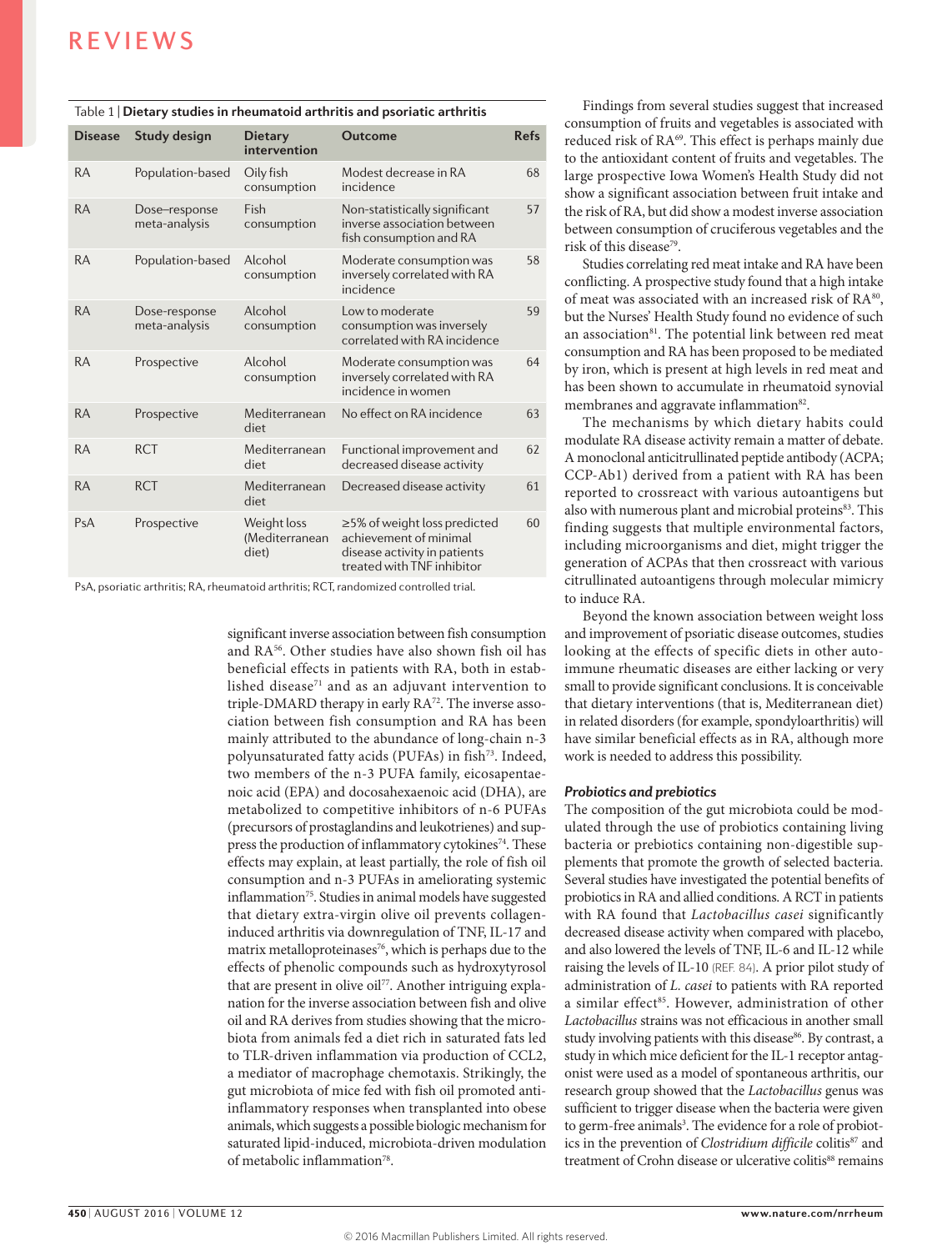similarly controversial. The reasons for this uncertainty are likely to be multifactorial, and include the possibilities that ingested microorganisms are destroyed by the low pH of the gastric environment, that probiotics and prebiotics have little or no biologic benefits, and the difficulties in defining mixtures of highly-effective bacterial strains. These issues are also likely to challenge the design and evaluation of similar studies conducted in rheumatic diseases.

#### *Faecal microbiota transplantation*

Faecal microbiota transplantation (FMT), or bacteriotherapy, has been used to reverse dysbiosis by re-establishing the full community of gut microorganisms in a recipient individual by colonoscopy transference of stools from a close healthy donor. FMT has been proven to be highly effective (and even curative) in antibioticresistant *C. difficile* infectious (CDI) colitis<sup>89</sup>. In spite of these notable outcomes, the use of FMT has intrinsic challenges, including appropriate donor selection and screening (for example, viral serology), how to define a healthy microbiota, stool preparation and methods of administration<sup>90</sup>. One advance in this area includes the use of oral, capsulized, frozen FMT, an approach that showed encouraging results in an open-label trial involving patients with CDI<sup>91</sup>. FMT has also been applied to the treatment of autoimmune diseases, most notably IBD. Preliminary case reports in patients with Crohn disease or ulcerative colitis were promising, reporting high long-term remission rates<sup>92,93</sup>. However, several subsequent studies in children and adults with IBD showed mixed results. When all studies were combined in a meta-analysis<sup>94</sup>, the clinical remission rate achieved with FMT in patients with IBD was calculated to be ~45%. Young patients and patients with Crohn disease had the best outcomes, with 64.1% and 60.5% of patients achieving clinical remission, respectively. Two RCTs of FMT in patients with IBD patients were reported in the past year. The first RCT revealed a statistically significant difference in remission rates among patients with ulcerative colitis, with 24% and 5% of treated and control patients achieving remission, respectively<sup>95</sup>. The second trial, conversely, showed no significant differences between treated and untreated patients with IBD<sup>96</sup>. Interestingly, however, the microbiota of the responders to FMT therapy was similar to that of their healthy donors in the second study, which suggests that the efficacy of this approach might depend on the colonization capabilities of donor microbial communities.

Despite these encouraging studies, FMT has not yet been used in patients with rheumatic disease. However, the results of the studies in IBD are relevant when discussing potential future applications of this approach in inflammatory arthritides, particularly given the stronger association between SpA and Crohn disease when compared with ulcerative colitis. If better outcomes with FMT are achieved in Crohn disease, it is expected that other extra-intestinal manifestations of SpA would also respond to this approach. Although mechanistic evidence supports the therapeutic potential of FMT, it is not clear whether this strategy could be adapted for rheumatic diseases. Careful trial design coupled with taxonomic, metagenomic and metabolomic analyses will be essential in this area. To truly understand its potential immune-modulating effects, FMT should first be attempted in previously untreated patients with newonset disease or in those with advanced disease who are not responding to any other therapy.

#### *Other potential strategies*

Other microbiome-altering therapeutic strategies have been studied. These range from ecosystem-level interventions to single-target approaches that include individual species or their metabolites. Methods that are based on the use of live organisms attempt to modulate intestinal ecology through oral administration of either single strains of bacteria or a defined bacterial consortium, bypassing the need for FMT-dependent techniques. Animal studies have shown successful treatment of IBD-like disease by administration of either Bacteroides fragilis<sup>97</sup> or a cocktail of Clostridia<sup>98</sup>, which both induced colonic  $\rm T_{\rm REG}$  cells. Intriguingly, multiple studies have shown that the efficacy of some anticancer immunotherapies is highly dependent on the presence of specific microbiota<sup>99,100</sup>, which suggests that probiotics containing these strains might be beneficial in the treatment of cancer and perhaps also autoimmune disease.

Other sophisticated approaches exploit bacterialderived bioactive molecules with immune-modulating properties, including polysaccharides, structural proteins and SCFAs. *B. fragilis*-derived polysaccharide A is sufficient for the induction of  $T_{REG}$  cells (and concomitant suppression of IL-17 production) in the lamina propria, protecting mice from developing colitis<sup>101</sup>. Similarly, Clostridia-induced butyrate promotes the differentiation of  $T_{REG}$  cells *in vitro* and *in vivo*, and ameliorates colitis in mice<sup>24</sup>. Nevertheless, the effectiveness, tolerability and long-term effects of these compounds are yet to be elucidated<sup>102</sup>. Multiple pharmaceutical companies, both new and established ventures, have been investing in research and discovery in both preclinical studies and clinical trials in the field of microbiomics<sup>103</sup> (TABLE 2). Commercialization of drugs that influence the human microbiota and/or its metabolites, however, will not be free of scientific and regulatory challenges<sup>104</sup>. This is largely due to many unknowns in systems for delivery of bacterial organisms to desirable target intestinal regions, viability concerns and current discussion about whether microorganisms can constitute patentable intellectual property.

#### Pharmacomicrobiomics

Within the umbrella concept of precision medicine, the study of drug–microbiome interactions — that is, pharmacomicrobiomics — has gained traction following the launch of the Human Microbiome Project<sup>105</sup>. The overall premise of pharmacomicrobiomics is that intestinal microbial communities could be manipulated to improve drug efficacy and reduce adverse drug reactions.

Gut microorganisms can have an influence on xenobiotics (foreign compounds not normally found within mammals, including therapeutic drugs and diet-derived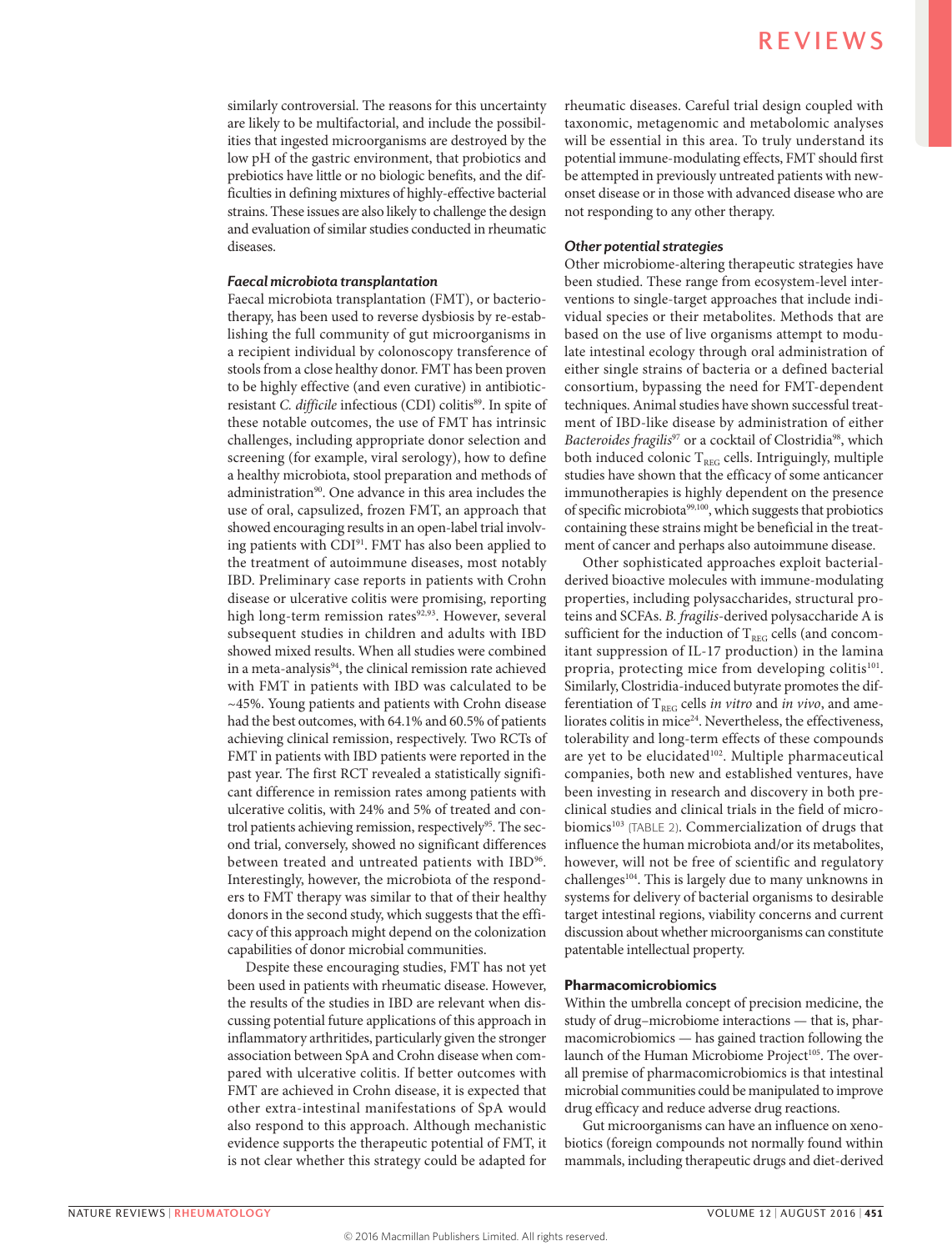| Company                                   | Therapeutic approach and indication<br>(product name)                                                                              | <b>Development stage</b>                              | Large<br>Pharmaceutical<br>Partner/s |
|-------------------------------------------|------------------------------------------------------------------------------------------------------------------------------------|-------------------------------------------------------|--------------------------------------|
| <b>AvidBiotics</b>                        | Targeted anti-bacterial non-antibody proteins<br>(Avidocin)                                                                        | Preclinical                                           |                                      |
| <b>CIPAC</b>                              | Standardized approach to FMT for CDI colitis and<br><b>IBD</b>                                                                     | Undisclosed                                           |                                      |
| Enterome                                  | Biomarkers for IBD and NASH based on microbiome<br>signatures (EP-8018)                                                            | Preclinical                                           | $\bullet$ Danone<br>• Abbvie         |
| $4D$ Pharma<br>(formerly GT<br>Biologics) | Therapies derived from microbiome molecules<br>for IBD                                                                             | Preclinical                                           |                                      |
| Rebiotix Inc.                             | Prescreened stool offered to health providers for<br>FMT (microbiota restoration therapy) for CDI colitis<br>(RBX2660)             | Phase II (FDA<br>Breakthrough Therapy<br>designation) |                                      |
| Osel Inc.                                 | Single strains of native and genetically engineered<br>bacteria for specific urogenital and gastrointestinal<br>disease (Lactin V) | Phase II                                              |                                      |
| Second Genome                             | Application of microbiome science for discovery of<br>new therapies for diseases such as IBD (SGN-1019)                            | Phase I                                               | · lanssen<br>• Pfizer                |
| Seres Health                              | Therapeutics to catalyze restoration of a healthy<br>microbiome in CDI colitis (SER-109)                                           | Phase III (FDA Orphan<br>Drug designation)            | • Nestle<br>• Publicly traded        |
| Symbiotix                                 | Bacteroides fragilis-derived polysaccharide-A (PSA)<br>for IBD and multiple sclerosis                                              | Preclinical                                           |                                      |
| Vedanta<br><b>Biosciences</b>             | Immunomodulating therapies based on the human<br>microbiome, such as a Clostridia cocktail for IBD<br>$(VE-202)$                   | Phase I/II                                            | lohnson $\delta$<br>Johnson          |

Table 2 | **Microbiota-based approaches in the pipeline for inflammatory and autoimmune disease**

CDI, *Clostridium difficile* infectious; FMT, faecal microbiota transplantation; IBD, inflammatory bowel disease; NASH, non-alcoholic steatohepatitis. Adapted from Olle, B. Medicines from microbiota. *Nat. Biotechnol.* **31**, 309–15 (2013)104.

bioactive metabolites) via a few general mechanisms. The first set of such processes involves direct microbial interference with xenobiotics leading to the generation of end products that are different from the original pro-substance or pro-drug. Examples of this type of process include: microbial production of bioactive compounds (for example, bacterial biotransformation of hydroxycinnamates into anti-inflammatory cinnamoyl esterases); microbial detoxification of xenobiotics (for example, digoxin inactivation by the gut commensal bacterium *Eggerthella lenta*)106,107; and direct binding of microorganisms to xenobiotics (for example, physical attachment of *Helicobacter pylori* to levodopa (L-DOPA), decreasing the bioavailability of the drug<sup>108</sup>). The second set of mechanisms involves indirect effects of host– microbial interactions on xenobiotics. Several examples have been described: enterohepatic cycling of xenobiotics (for example, cleavage of NSAIDs by β-glucuronidases, which has enteropathic effects<sup>109</sup>); alteration of host gene expression in response to microbial colonization (for example, upregulation of hepatic expression of CYP450 genes<sup>110</sup>); production of intermediate metabolites by gut microorganisms (for example, TMA-containing metabolites, as described above)<sup>51,53,54,111</sup> and competition between microbial metabolites and xenobiotics for binding sites in host enzymes (for example, microbialdependent inhibition of 5-fluorouracyl catabolic enzyme by the antiviral sorivudine<sup>112</sup>).

Pharmacomicrobiomic mechanisms were also revealed for a few analgesic and immunosuppressive drugs. For example, the bioavailability of acetaminophen was markedly associated with the concentration of p-cresol sulfate, a co-metabolite of the human gut microbiota<sup>113</sup>. The gut microbiota was also found to modulate the immune effects of cyclophosphamide<sup>114</sup>. This drug alters the composition of the microbial community of the small intestine of cancer-bearing mice and induces the translocation of Gram-positive bacteria into secondary lymphoid organs, where these bacteria stimulate immune responses driven by T helper 17  $(T_H17)$  cells and T helper  $1(T_H1)$  cells. Under germ-free conditions, however, these animals have reduced  $T_H17$  responses and their tumours become resistant to cyclophosphamide, which suggests that the gut microbiota can help shape the anticancer (and potentially antirheumatic) immune response to this drug.

The emerging interest in pharmacomicrobiomics<sup>115</sup> has also been extended to the study of other drugs utilized for the treatment of rheumatic diseases. The pro-drug sulfasalazine, the first rationally designed medication for RA, consists of an anti-inflammatory 5-aminosalicylic acid (5-ASA) molecule connected to a sulfapyridine through an N–N double bond. The drug remains inactive until it reaches the distal gut, where azoreductases encoded by the gut microbiome cleave the N–N double bond to release active 5-ASA. Faecal assays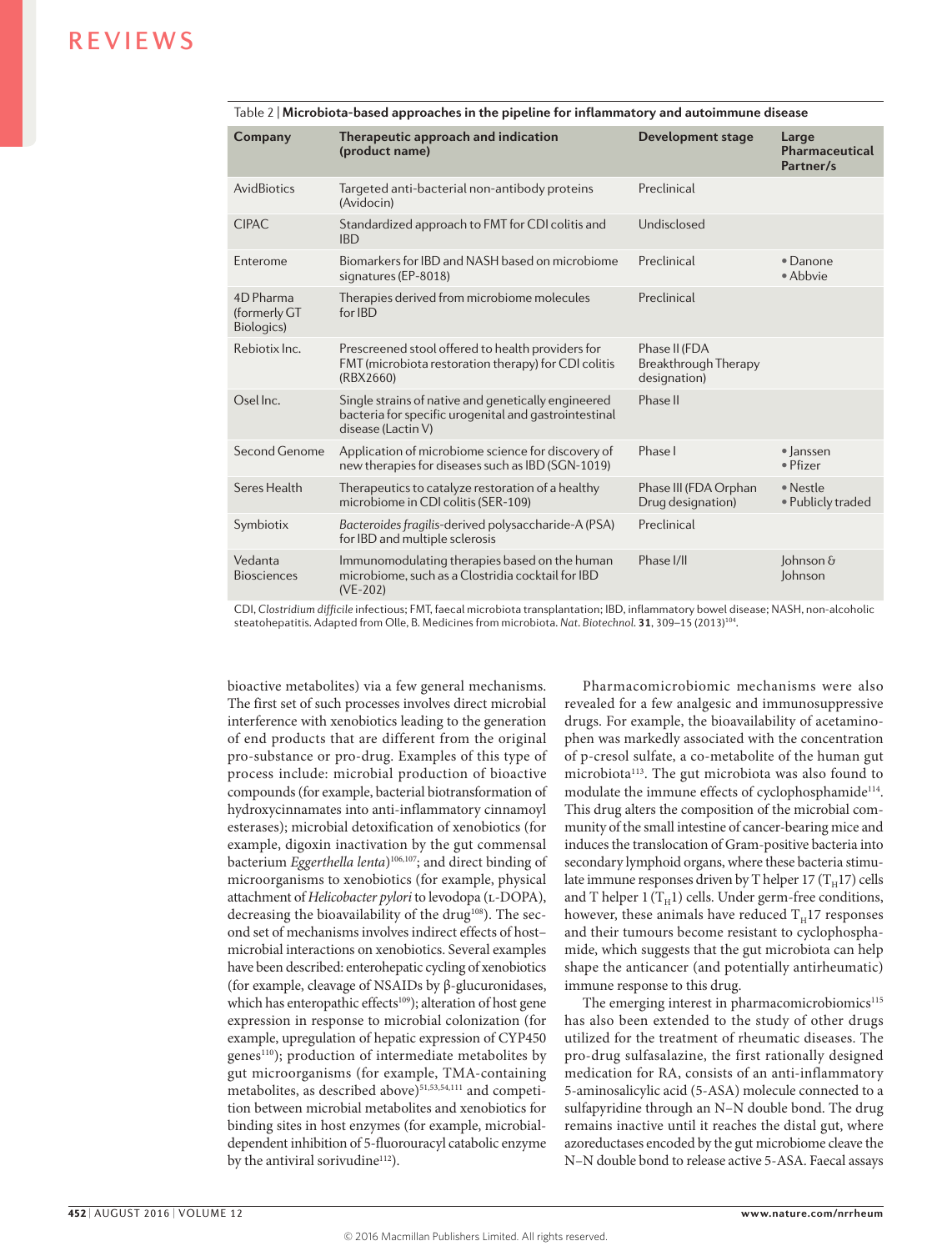showed full conversion of sulfasalazine to its constituent molecules in conventionally raised animals, whereas germ-free animals excreted the pro-drug<sup>116</sup>.

Short-term exposure to certain xenobiotics substantially affected the physiology and composition of the gut microbiota, and the expression of genes from the gut microbiome117. Interestingly, both antibiotics and host-targeted drugs rapidly alter the activity of the gut microbiome to increase the expression of genes involved in drug metabolism, drug resistance and response to stress<sup>117</sup>. In the case of sulfasalazine, the drug induced the expression of microbiome gene clusters annotated as encoding thioredoxins and nitrate reductases<sup>117</sup>. In the past few years, the concept of the microbiome cloud was introduced, which reflects the temporal and spatial uncertainty of defining an individual's microbiome composition, emphasizing the challenges in defining a core human microbiome<sup>118</sup>. Hence, classifying microbiomes into different metabotypes might be more relevant to functional and pharmacomicrobiomic studies than simpler taxonomic approaches<sup>118</sup>.

This knowledge is of high relevance to the efficacy, resistance and adherence to medications in the rheumatologic clinical setting, because the magnitude of response to drugs such as methotrexate and other oral DMARDs is known to have a high and unpredictable interindividual variability<sup>119</sup>. Differences in the bioavailability and efficacy of therapeutic agents could at least partially be driven by disparities in the prevalence and/ or expression of xenobiotic-induced genes that affect

drug metabolism, small-molecule transport and/or the production of protective molecules<sup>120</sup>. Future studies will require advanced bioinformatic tools to accelerate the discovery of drug–microbiome interactions and correlate them with clinical data.

#### **Conclusions**

The local intestinal and systemic immune responses to diet and derived metabolites have been studied for centuries. Over the past decade, technological advances in microbiomics and metabolomics coupled with a renaissance of mucosal immunology studies have led to novel and exciting discoveries. Our growing fundamental knowledge about how diet affects the composition of microbial communities and enzymatic conversion of by-products is changing our understanding of the symbiotic relationship between the microorganisms that populate our body cavities and the biologic responses required for host adaptation. This understanding is being further exploited for diagnostic, biomarker discovery and therapeutic purposes. Much remains to be elucidated, but we have reason to expect an accelerated expansion in the use of big data in metabolomics, metagenomics and pharmacomicrobiomics for personalized medicine in rheumatic and autoimmune diseases. For these efforts to succeed, a comprehensive approach that incorporates researchers from a variety of disciplines, including clinical rheumatologists, immunologists, microbiologists and computational biologists, will be required.

- 1. The Human Microbiome Consortium Project. Structure, function and diversity of the healthy human microbiome. *Nature* **486**, 207–214 (2012).
- 2. Hooper, L. V., Littman, D. R. & Macpherson, A. J. Interactions between the microbiota and the immune system. *Science* **336**, 1268–1273 (2012).
- 3. Abdollahi-Roodsaz, S. *et al.* Stimulation of TLR2 and TLR4 differentially skews the balance of T cells in a mouse model of arthritis. *J. Clin. Invest.* **118**, 205–216 (2008).
- 4. Scher, J. U. & Abramson, S. B. The microbiome and rheumatoid arthritis. *Nat. Rev. Rheumatol.* **7**, 569–578 (2011).
- 5. Wu, H. J. *et al.* Gut-residing segmented filamentous bacteria drive autoimmune arthritis via T helper 17 cells. *Immunity* **32**, 815–827 (2010).
- 6. Brown, J. M. & Hazen, S. L. The gut microbial endocrine organ: bacterially derived signals driving cardiometabolic diseases. *Annu. Rev. Med.* **66**, 343–359 (2015).
- 7. Kriegel, M. A. *et al.* Naturally transmitted segmented filamentous bacteria segregate with diabetes protection in nonobese diabetic mice. *Proc. Natl Acad. Sci. USA* **108**, 11548–11553 (2011).
- 8. Ochoa-Reparaz, J. *et al.* Role of gut commensal microflora in the development of experimental autoimmune encephalomyelitis. *J. Immunol.* **183**, 6041–6050 (2009).
- 9. Clarke, G. *et al.* Minireview: gut microbiota: the neglected endocrine organ. *Mol. Endocrinol.* **28**, 1221–1238 (2014).
- 10. Chung, H. *et al.* Gut immune maturation depends on colonization with a host-specific microbiota. *Cell* **149**, 1578–1593 (2012).
- 11. Sharon, G. *et al.* Specialized metabolites from the microbiome in health and disease. *Cell Metab.* **20**, 719–730 (2014).
- 12. Said, H. M. Intestinal absorption of water-soluble vitamins in health and disease. *Biochem. J.* **437**, 357–372 (2011).
- 13. Bercik, P. *et al.* The intestinal microbiota affect central levels of brain-derived neurotropic factor and behavior in mice. *Gastroenterology* **141**, 599–609.e1 (2011).
- 14. Love, T. J. *et al.* Obesity and the risk of psoriatic arthritis: a population-based study. *Ann. Rheum. Dis.*  **71**, 1273–1277 (2012).
- 15. Lu, B. *et al.* Being overweight or obese and risk of developing rheumatoid arthritis among women: a prospective cohort study. *Ann. Rheum. Dis.* **73**, 1914–1922 (2014).
- 16. Gremese, E., Tolusso, B., Gigante, M. R. & Ferraccioli, G. Obesity as a risk and severity factor in rheumatic diseases (autoimmune chronic inflammatory diseases). *Front. Immunol.* **5**, 576 (2014).
- Thorburn, A. N., Macia, L. & Mackay, C. R. Diet, metabolites, and 'western-lifestyle' inflammatory diseases. *Immunity* **40**, 833–842 (2014).
- 18. Cox, L. M. *et al.* Altering the intestinal microbiota during a critical developmental window has lasting metabolic consequences. *Cell* **158**, 705–721 (2014).
- 19. Samuel, B. S. *et al.* Effects of the gut microbiota on host adiposity are modulated by the short-chain fatty-acid binding G protein-coupled receptor, Gpr41. *Proc. Natl Acad. Sci. USA* **105**, 16767–16772 (2008).
- 20. Fukuda, S. *et al.* Bifidobacteria can protect from enteropathogenic infection through production of acetate. *Nature* **469**, 543–547 (2011).
- 21. Topping, D. L. & Clifton, P. M. Short-chain fatty acids and human colonic function: roles of resistant starch and nonstarch polysaccharides. *Physiol. Rev.* **81**, 1031–1064 (2001).
- 22. Macia, L. *et al.* Metabolite-sensing receptors GPR43 and GPR109A facilitate dietary fibre-induced gut homeostasis through regulation of the inflammasome. *Nat. Commun.* **6**, 6734 (2015).
- 23. Arpaia, N. *et al.* Metabolites produced by commensal bacteria promote peripheral regulatory T-cell generation. *Nature* **504**, 451–455 (2013).
- 24. Furusawa, Y. *et al.* Commensal microbe-derived butyrate induces the differentiation of colonic regulatory T cells. *Nature* **504**, 446–450 (2013).
- 25. Smith, P. M. *et al.* The microbial metabolites, short-chain fatty acids, regulate colonic  $T_{rec}$  cell homeostasis. *Science* **341**, 569–573 (2013).
- 26. Maslowski, K. M. *et al.* Regulation of inflammatory responses by gut microbiota and chemoattractant receptor GPR43. *Nature* **461**, 1282–1286 (2009).
- 27. Vieira, A. T. *et al.* A role for gut microbiota and the metabolite-sensing receptor GPR43 in a murine model of gout. *Arthritis Rheumatol.* **67**, 1646–1656 (2015).
- 28. Cleophas, M. C. *et al.* Suppression of monosodium urate crystal-induced cytokine production by butyrate is mediated by the inhibition of class I histone deacetylases. *Ann. Rheum. Dis.* **75**, 593–600 (2016).
- 29. Liberato, M. V. *et al.* Medium chain fatty acids are selective peroxisome proliferator activated receptor (PPAR) γ activators and pan-PPAR partial agonists. *PLoS ONE* **7**, e36297 (2012).
- 30. Bassaganya-Riera, J. *et al.* Probiotic bacteria produce conjugated linoleic acid locally in the gut that targets macrophage PPARγ to suppress colitis. *PLoS ONE* **7**, e31238 (2012).
- 31. Bassaganya-Riera, J. *et al.* Conjugated linoleic acid modulates immune responses in patients with mild to moderately active Crohn's disease. *Clin. Nutr.* **31**, 721–727 (2012).
- 32. Scher, J. U. *et al.* Decreased bacterial diversity characterizes the altered gut microbiota in patients with psoriatic arthritis, resembling dysbiosis in inflammatory bowel disease. *Arthritis Rheumatol.*  **67**, 128–139 (2015).
- 33. De Preter, V. *et al.* Faecal metabolite profiling identifies medium-chain fatty acids as discriminating compounds in IBD. *Gut* **64**, 447–458 (2015).
- 34. Asquith, M. S. *et al.* HLA-B27 expression profoundly shapes the host-microbiota metabolome [abstract 2097]. *Arthritis Rheumatol.* **67 (Suppl. S10)**, S2504–S2505(2015).
- 35. Liu, H. X., Keane, R., Sheng, L. & Wan, Y. Y. Implications of microbiota and bile acid in liver injury and regeneration. *J. Hepatol.* **63**, 1502–1510  $(2015)$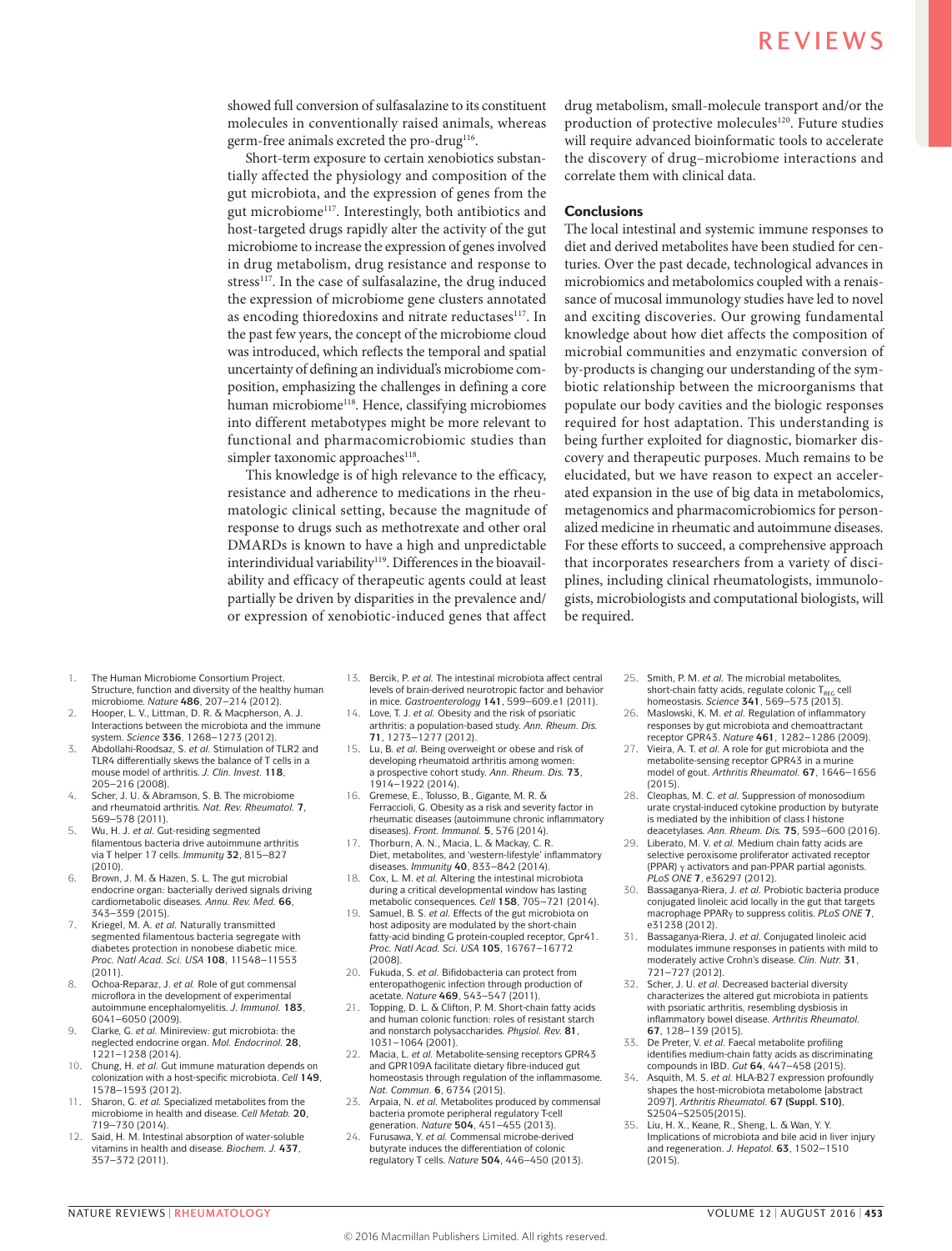- 36. Schaap, F. G., Trauner, M. & Jansen, P. L. Bile acid receptors as targets for drug development. *Nat. Rev. Gastroenterol. Hepatol.* **11**, 55–67 (2014).
- 37. Kim, I. *et al.* Spontaneous hepatocarcinogenesis in farnesoid X receptor-null mice. *Carcinogenesis* **28**, 940–946 (2007).
- 38. Triantis, V., Saeland, E., Bijl, N., Oude-Elferink, R. P. & Jansen, P. L. Glycosylation of fibroblast growth factor receptor 4 is a key regulator of fibroblast growth factor 19-mediated down-regulation of cytochrome P450 7A1. *Hepatology* **52**, 656–666 (2010).
- 39. Watanabe, M. *et al.* Bile acids induce energy expenditure by promoting intracellular thyroid hormone activation. *Nature* **439**, 484–489 (2006).
- 40. Pols, T. W. *et al.* TGR5 activation inhibits atherosclerosis by reducing macrophage inflammation and lipid loading. *Cell Metab.* **14**, 747–757 (2011).
- 41. Ali, A. H., Carey, E. J. & Lindor, K. D. Recent advances in the development of farnesoid X receptor agonists. *Ann. Transl. Med.* **3**, 5 (2015).
- 42. Buzzetti, E., Pinzani, M. & Tsochatzis, E. A. The multiple-hit pathogenesis of non-alcoholic fatty liver disease (NAFLD). *Metabolism* [http://dx.doi.](http://dx.doi.org/10.1016/j.metabol.2015.12.012) [org/10.1016/j.metabol.2015.12.012](http://dx.doi.org/10.1016/j.metabol.2015.12.012) (2016).
- Malhotra, N. & Beaton, M. D. Management of nonalcoholic fatty liver disease in 2015. *World J. Hepatol.*  **7**, 2962–2967 (2015).
- 44. Ley, R. E., Turnbaugh, P. J., Klein, S. & Gordon, J. I. Microbial ecology: human gut microbes associated with obesity. *Nature* **444**, 1022–1023 (2006). 45. Boursier, J. *et al.* The severity of NAFLD is associated
- with gut dysbiosis and shift in the metabolic function of the gut microbiota. *Hepatology* **63**, 764–775 (2016).
- 46. Miele, L. *et al.* Increased intestinal permeability and tight junction alterations in nonalcoholic fatty liver disease. *Hepatology* **49**, 1877–1887 (2009).
- 47. Rivera, C. A. *et al.* Toll-like receptor-4 signaling and Kupffer cells play pivotal roles in the pathogenesis of non-alcoholic steatohepatitis. *J. Hepatol.* **47**, 571–579 (2007).
- Cani, P. D. *et al.* Metabolic endotoxemia initiates obesity and insulin resistance. *Diabetes* **56**, 1761–1772 (2007).
- 49. Farhadi, A. *et al.* Susceptibility to gut leakiness: a possible mechanism for endotoxaemia in non-alcoholic steatohepatitis. *Liver Int.* **28**, 1026–1033 (2008).
- 50. Dumas, M. E. *et al.* Metabolic profiling reveals a contribution of gut microbiota to fatty liver phenotype in insulin-resistant mice. *Proc. Natl Acad. Sci. USA*
- **103**, 12511–12516 (2006). 51. Koeth, R. A. *et al.* Intestinal microbiota metabolism of *L*-carnitine, a nutrient in red meat, promotes atherosclerosis. *Nat. Med.* **19**, 576–585 (2013).
- 52. Federico, A., Dallio, M., Godos, J., Loguercio, C. & Salomone, F. Targeting gut–liver axis for the treatment of nonalcoholic steatohepatitis: translational and clinical evidence. *Transl. Res.* **167**, 116–124 (2016).
- 53. Wang, Z. *et al.* Gut flora metabolism of phosphatidylcholine promotes cardiovascular disease. *Nature* **472**, 57–63 (2011).
- 54. Tang, W. H. *et al.* Intestinal microbial metabolism of phosphatidylcholine and cardiovascular risk. *N. Engl. J. Med.* **368**, 1575–1584 (2013).
- 55. Riddle, J. M. *A History of the Middle Ages, 300–1500* (Rowman & Littlefield Publishers, 2008).
- 56. Di Giuseppe, D., Crippa, A., Orsini, N. & Wolk, A. Fish consumption and risk of rheumatoid arthritis: a dose-response meta-analysis. *Arthritis Res. Ther.*  **16**, 446 (2014).
- 57. Di Giuseppe, D., Alfredsson, L., Bottai, M., Askling, J. & Wolk, A. Long term alcohol intake and risk of rheumatoid arthritis in women: a population based cohort study. *BMJ* **345**, e4230 (2012).
- 58. Jin, Z., Xiang, C., Cai, Q., Wei, X. & He, J. Alcohol consumption as a preventive factor for developing rheumatoid arthritis: a dose-response meta-analysis of prospective studies. *Ann. Rheum. Dis.* **73**, 1962–1967 (2014).
- 59. Di Minno, M. N. *et al.* Weight loss and achievement of minimal disease activity in patients with psoriatic arthritis starting treatment with tumour necrosis factor α blockers. *Ann. Rheum. Dis.* **73**, 1157–1162 (2014).
- 60. McKellar, G. *et al.* A pilot study of a Mediterraneantype diet intervention in female patients with rheumatoid arthritis living in areas of social deprivation in Glasgow. *Ann. Rheum. Dis.* **66**, 1239–1243 (2007).
- 61. Skoldstam, L., Hagfors, L. & Johansson, G. An experimental study of a Mediterranean diet intervention for patients with rheumatoid arthritis. *Ann. Rheum. Dis.* **62**, 208–214 (2003).
- 62. Hu, Y. *et al.* Mediterranean diet and incidence of rheumatoid arthritis in women. *Arthritis Care Res. (Hoboken)* **67**, 597–606 (2015).
- 63. Lu, B., Solomon, D. H., Costenbader, K. H. & Karlson, E. W. Alcohol consumption and risk of incident rheumatoid arthritis in women: a prospective study. *Arthritis Rheumatol.* **66**, 1998–2005 (2014).
- 64. Hagfors, L., Nilsson, I., Skoldstam, L. & Johansson, G. Fat intake and composition of fatty acids in serum phospholipids in a randomized, controlled, Mediterranean dietary intervention study on patients with rheumatoid arthritis. *Nutr. Metab. (Lond.)* **2**, 26 (2005).
- 65. Hagfors, L., Leanderson, P., Skoldstam, L., Andersson, J. & Johansson, G. Antioxidant intake, plasma antioxidants and oxidative stress in a randomized, controlled, parallel, Mediterranean dietary intervention study on patients with rheumatoid arthritis. *Nutr. J.* **2**, 5 (2003).
- 66. Wu, G. D. *et al.* Comparative metabolomics in vegans and omnivores reveal constraints on diet-dependent gut microbiota metabolite production. *Gut* **65**, 63–72  $(2016)$
- 67. De Filippis, F. *et al.* High-level adherence to a Mediterranean diet beneficially impacts the gut microbiota and associated metabolome. *Gut* <http://dx.doi.org/10.1136/gutjnl-2015-309957>  $(2015)$
- 68. Rosell, M. *et al.* Dietary fish and fish oil and the risk of rheumatoid arthritis. *Epidemiology* **20**, 896–901 (2009).
- 69. Linos, A. *et al.* Dietary factors in relation to rheumatoid arthritis: a role for olive oil and cooked vegetables? *Am. J. Clin. Nutr.* **70**, 1077–1082 (1999).
- Shapiro, J. A. *et al.* Diet and rheumatoid arthritis in women: a possible protective effect of fish consumption. *Epidemiology* **7**, 256–263 (1996).
- 71. Fortin, P. R. *et al.* Validation of a meta-analysis: the effects of fish oil in rheumatoid arthritis. *J. Clin. Epidemiol.* **48**, 1379–1390 (1995).
- 72. Proudman, S. M. *et al.* Fish oil in recent onset rheumatoid arthritis: a randomised, double-blind controlled trial within algorithm-based drug use. *Ann. Rheum. Dis.* **74**, 89–95 (2015). 73. Lee, Y. H., Bae, S. C. & Song, G. G. Omega-3
- polyunsaturated fatty acids and the treatment of rheumatoid arthritis: a meta-analysis. *Arch. Med. Res.*  **43**, 356–362 (2012).
- 74. Serhan, C. N., Chiang, N. & van Dyke, T. E. Resolving inflammation: dual anti-inflammatory and pro-resolution lipid mediators. *Nat. Rev. Immunol.*  **8**, 349–361 (2008).
- Norling, L. V. & Perretti, M. The role of omega-3 derived resolvins in arthritis. *Curr. Opin. Pharmacol.*  **13**, 476–481 (2013).
- 76. Rosillo, M. A. *et al.* Dietary extra-virgin olive oil prevents inflammatory response and cartilage matrix degradation in murine collagen-induced arthritis. *Eur. J. Nutr.* **55**, 315–325 (2016).
- 77. Silva, S. *et al.* Protective effects of hydroxytyrosol-supplemented refined olive oil in animal models of acute inflammation and rheumatoid arthritis. *J. Nutr. Biochem.* **26**, 360–368 (2015).
- Caesar, R., Tremaroli, V., Kovatcheva-Datchary, P., Cani, P. D. & Backhed, F. Crosstalk between gut microbiota and dietary lipids aggravates WAT inflammation through TLR signaling. *Cell Metab.* **22**, 658–668 (2015).
- 79. Cerhan, J. R. *et al.* Antioxidant micronutrients and risk of rheumatoid arthritis in a cohort of older women. *Am. J. Epidemiol.* **157**, 345–354 (2003).
- 80. Pattison, D. J. *et al.* Dietary risk factors for the development of inflammatory polyarthritis: evidence for a role of high level of red meat consumption. *Arthritis Rheum.* **50**, 3804–3812 (2004).
- 81. Benito-Garcia, E., Feskanich, D., Hu, F. B., Mandl, L. A. & Karlson, E. W. Protein, iron, and meat consumption and risk for rheumatoid arthritis: a prospective cohort study. *Arthritis Res. Ther.* **9**, R16 (2007).
- Morris, C. J. et al. Relationship between iron deposits and tissue damage in the synovium: an ultrastructural study. *Ann. Rheum. Dis.* **45**, 21–26 (1986).
- 83. Tsuda, R. *et al.* Monoclonal antibody against citrullinated peptides obtained from rheumatoid arthritis patients reacts with numerous citrullinated microbial and food proteins. *Arthritis Rheumatol.*  **67**, 2020–2031 (2015).
- 84. Alipour, B. *et al.* Effects of *Lactobacillus casei* supplementation on disease activity and inflammatory cytokines in rheumatoid arthritis patients: a randomized double-blind clinical trial. *Int. J. Rheum. Dis.* **17**, 519–527 (2014).
- 85. Hatakka, K. *et al.* Effects of probiotic therapy on the activity and activation of mild rheumatoid arthritis a pilot study. *Scand. J. Rheumatol.* **32**, 211–215  $(2003)$
- 86. Pineda Mde, L. *et al.* A randomized, double-blinded, placebo-controlled pilot study of probiotics in active rheumatoid arthritis. *Med. Sci. Monit.* **17**, CR347–CR354 (2011).
- Allen, S. J. The potential of probiotics to prevent *Clostridium difficile* infection. *Infect. Dis. Clin. North Am.* **29**, 135–144 (2015).
- 88. Bejaoui, M., Sokol, H. & Marteau, P. Targeting the microbiome in inflammatory bowel disease: critical evaluation of current concepts and moving to new horizons. *Dig. Dis.* **33** (Suppl. 1), 105–112 (2015).
- 89. van Nood, E. *et al.* Duodenal infusion of donor feces for recurrent *Clostridium difficile*. *N. Engl. J. Med.*  **368**, 407–415 (2013).
- 90. Kelly, C. R. *et al.* Update on fecal microbiota transplantation 2015; indications, methodologies mechanisms, and outlook. *Gastroenterology* **149**, 223–237 (2015).
- 91. Youngster, I. *et al.* Oral, capsulized, frozen fecal microbiota transplantation for relapsing *Clostridium difficile* infection. *JAMA* **312**, 1772–1778 (2014).
- 92. Bennet, J. D. & Brinkman, M. Treatment of ulcerative colitis by implantation of normal colonic flora. *Lancet*  **1**, 164 (1989).
- 93. Borody, T. J. *et al.* Bowel-flora alteration: a potential cure for inflammatory bowel disease and irritable bowel syndrome? *Med. J. Aust.* **150**, 604 (1989).
- 94. Colman, R. J. & Rubin, D. T. Fecal microbiota transplantation as therapy for inflammatory bowel disease: a systematic review and meta-analysis.
- *J. Crohns Colitis* **8**, 1569–1581 (2014). 95. Moayyedi, P. *et al.* Fecal microbiota transplantation induces remission in patients with active ulcerative colitis in a randomized controlled trial.
- *Gastroenterology* **149**, 102–109.e6 (2015). 96. Rossen, N. G. *et al.* Findings from a randomized controlled trial of fecal transplantation for patients with ulcerative colitis. *Gastroenterology* **149**, 110–118.e4 (2015).
- 97. Mazmanian, S. K., Round, J. L. & Kasper, D. L. A microbial symbiosis factor prevents intestinal inflammatory disease. *Nature* **453**, 620–625 (2008).
- 98. Atarashi, K. *et al.* T<sub>reg</sub> induction by a rationally selected mixture of Clostridia strains from the human microbiota. *Nature* **500**, 232–236 (2013).
- 99. Vetizou, M. *et al.* Anticancer immunotherapy by CTLA-4 blockade relies on the gut microbiota. *Science*  **350**, 1079–1084 (2015).
- 100. Sivan, A. *et al.* Commensal *Bifidobacterium* promotes antitumor immunity and facilitates anti-PD-L1 efficacy. *Science* **350**, 1084–1089 (2015).
- 101. Shen, Y. *et al.* Outer membrane vesicles of a human commensal mediate immune regulation and disease protection. *Cell Host Microbe* **12**, 509–520 (2012).
- 102. Garber, K. Drugging the gut microbiome.
- *Nat. Biotechnol.* **33**, 228–231 (2015). 103. Ratner, M. Microbial cocktails join fecal transplants in IBD treatment trials. *Nat. Biotechnol.* **33**, 787–788
- (2015). 104. Olle, B. Medicines from microbiota. *Nat. Biotechnol.*  **31**, 309–315 (2013).
- 105. Rizkallah, M. R. S., R. & Aziz, R. K. The Human Microbiome Project, personalized medicine and the birth of pharmacomicrobiomics. *Curr. Pharmacogenomics Person. Med.* **8**, 182–193 (2010).
- 106. Lindenbaum, J. *et al.* Inactivation of digoxin by the gut flora: reversal by antibiotic therapy. *N. Engl. J. Med.*  **305**, 789–794 (1981).
- 107. Haiser, H. J. *et al.* Predicting and manipulating cardiac drug inactivation by the human gut bacterium *Eggerthella lenta*. *Science* **341**, 295–298 (2013).
- 108. Niehues, M. & Hensel, A. *In-vitro* interaction of L-Dopa with bacterial adhesins of *Helicobacter pylori*: an explanation for clinicial differences in bioavailability? *J. Pharm. Pharmacol.* **61**, 1303–1307 (2009).